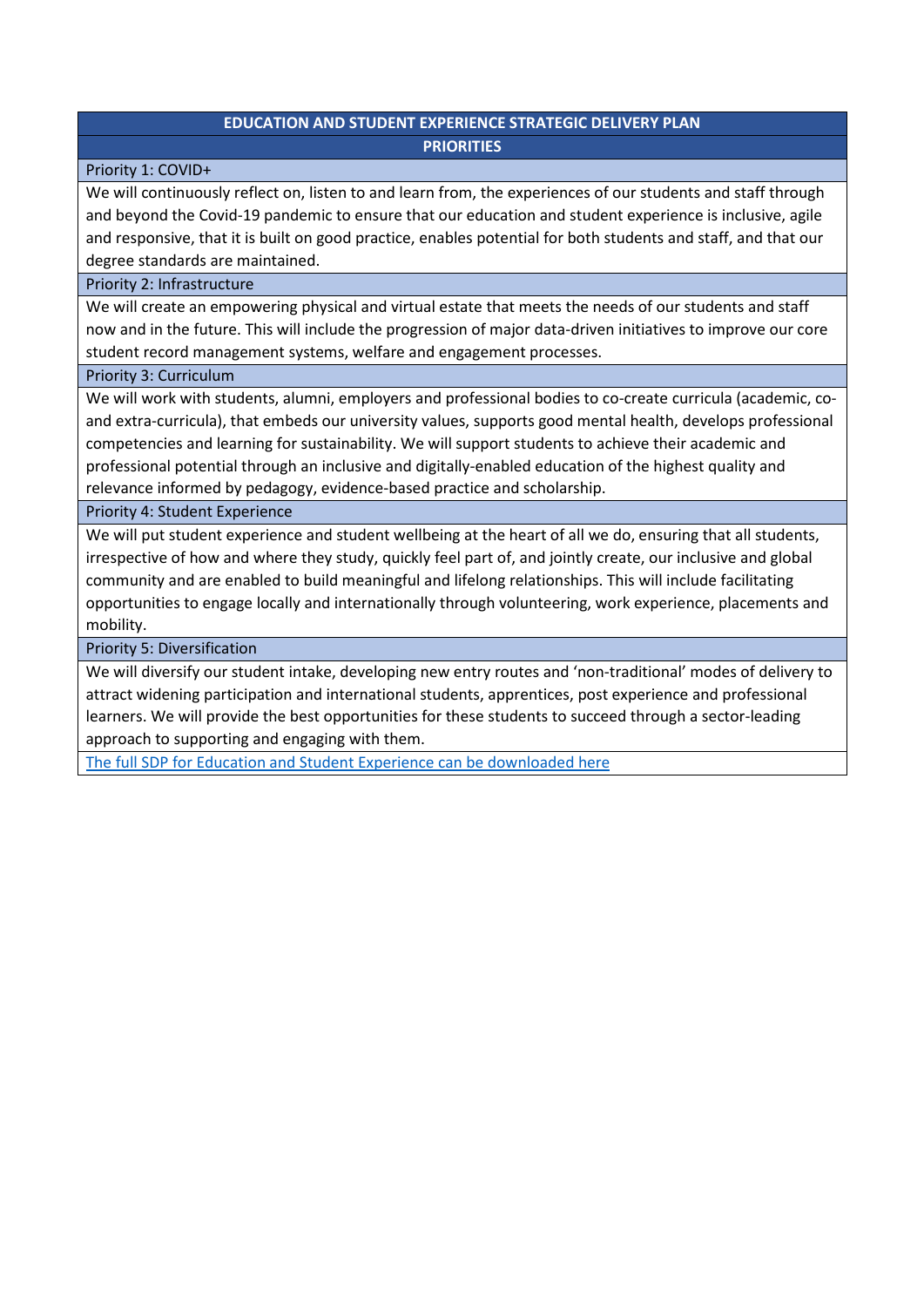#### **RESEARCH STRATEGIC DELIVERY PLAN PRIORITIES**

|                                                                                                                                                                                                    | . <del>.</del> .                                                                                                                                                                                                                                                                                                                                                                                                                                                                                                                                                                                                                                                                                                                                                                                                                                                                                                                                                                                                                                                                                                                                                                                                                                                                                                                                                     |
|----------------------------------------------------------------------------------------------------------------------------------------------------------------------------------------------------|----------------------------------------------------------------------------------------------------------------------------------------------------------------------------------------------------------------------------------------------------------------------------------------------------------------------------------------------------------------------------------------------------------------------------------------------------------------------------------------------------------------------------------------------------------------------------------------------------------------------------------------------------------------------------------------------------------------------------------------------------------------------------------------------------------------------------------------------------------------------------------------------------------------------------------------------------------------------------------------------------------------------------------------------------------------------------------------------------------------------------------------------------------------------------------------------------------------------------------------------------------------------------------------------------------------------------------------------------------------------|
| Theme 1: People, culture and ambition (To develop a research environment and culture that is inclusive,<br>supportive, and enables high quality and high performing research)                      |                                                                                                                                                                                                                                                                                                                                                                                                                                                                                                                                                                                                                                                                                                                                                                                                                                                                                                                                                                                                                                                                                                                                                                                                                                                                                                                                                                      |
| $\bullet$                                                                                                                                                                                          | We will actively develop our research culture - understanding, valuing and celebrating individuals and<br>teams, and clarifying expectations of performance, supporting and building a collegiate, inclusive and<br>ambitious environment, and enhancing research leadership to focus effort on areas of potential<br>accelerated success<br>We will support and cultivate our talent, for example by creating strong talent search capability to<br>support recruitment, and monitoring researcher retention to inform areas of improvement. We will build a<br>strong Fellows cohort with both internal and external funding and a Fellows Academy for their support.<br>There will be specific support for BAME researchers and colleagues with protected characteristics<br>We will embrace and recognise our postgraduate researchers (PGRs) as key contributors to our                                                                                                                                                                                                                                                                                                                                                                                                                                                                                         |
|                                                                                                                                                                                                    | research success, for example by ensuring fair allocation of funding support, providing an excellent and<br>equitable experience, and support to enable all to achieve their career ambitions<br>We will develop the role of research in the curriculum, adding value in ESE and prototyping early<br>knowledge exchange of research results and methods                                                                                                                                                                                                                                                                                                                                                                                                                                                                                                                                                                                                                                                                                                                                                                                                                                                                                                                                                                                                             |
|                                                                                                                                                                                                    | Theme 2: Infrastructure and platforms for excellence (To support and drive research of the highest quality<br>and ambition)                                                                                                                                                                                                                                                                                                                                                                                                                                                                                                                                                                                                                                                                                                                                                                                                                                                                                                                                                                                                                                                                                                                                                                                                                                          |
| $\bullet$                                                                                                                                                                                          | We will build shared facility and infrastructure platforms for research, enabling us to sustainably<br>share world-class capabilities that leverage new research and partnerships<br>We will encourage co-location of equipment, data and research to build team research and 'spin in'<br>of partners (academic, commercial, third sector), including using virtual co-location where this adds<br>value<br>We will embed next-generation, sector-defining trusted research environment capability across<br>the university by developing the required governance and policies, implementing technical enablers and<br>most importantly integrating into staff training programmes                                                                                                                                                                                                                                                                                                                                                                                                                                                                                                                                                                                                                                                                                  |
| Theme 3: Reputation and influence (To develop our external relationships and build our reputation for<br>nationally and internationally significant research)                                      |                                                                                                                                                                                                                                                                                                                                                                                                                                                                                                                                                                                                                                                                                                                                                                                                                                                                                                                                                                                                                                                                                                                                                                                                                                                                                                                                                                      |
| $\bullet$<br>$\bullet$                                                                                                                                                                             | We will support researchers to build peer reputation through Continuing Professional Development<br>(CPD) to become better advocates for their own research and to build their reputation among peers.<br>We will establish a research advocacy function to develop and deliver key research priorities for<br>example large funding bids, developing those areas in our research portfolio with potential for significant<br>growth, alongside a longer-term campaign to build our research reputation with influential audiences<br>We will establish a proactive model for our strategic relationships with funders and stakeholders.<br>This will include influencing opportunities, supporting our researchers to participate in funder work (e.g.,<br>strategy groups, panels) and building networks of influence.                                                                                                                                                                                                                                                                                                                                                                                                                                                                                                                                             |
| Theme 4: Accelerating our research and impact (To create and support research ideas required to ensure<br>delivery of high-quality discoveries that will positively transform lives and societies) |                                                                                                                                                                                                                                                                                                                                                                                                                                                                                                                                                                                                                                                                                                                                                                                                                                                                                                                                                                                                                                                                                                                                                                                                                                                                                                                                                                      |
| $\bullet$                                                                                                                                                                                          | We will define and deliver a needs-based targeted support model for our pipeline to maximise<br>opportunities for our researchers to succeed. This will aim to propel emerging work and teams so they<br>can establish and accelerate their work. We will develop our model to support new Strategic Research<br>and Innovation Clusters. Clusters will begin by targeting the Zero Carbon challenge but be proactive in<br>the future and link with current and future strategic UoN investments e.g., Digital Nottingham. The<br>Cluster model will enable us to build and access major external opportunities. Opportunities include the<br>UK Government's proposed programme of innovation to enable decarbonisation a transdisciplinary net<br>zero innovation fund led by the Department for Business, Energy, & Industrial Strategy.<br>We will map our research to external challenges (including the UN SDGs) in order to build critical<br>mass in areas where we will address sustainability challenges and couple activities to the sustainability<br>objectives of ESE, as well as work to ensure our research is undertaken in ways to minimise any<br>damaging environmental impact and achieve the University's goal to reduce carbon emissions.<br>We will improve research management data, by assessing existing assets and identifying gaps, to |

make it available cross-campus, and within campus at all Levels.

[The full SDP for Research can be downloaded here](https://www.nottingham.ac.uk/strategy/documents/research-2022-27-sdp-v1.0final.pdf)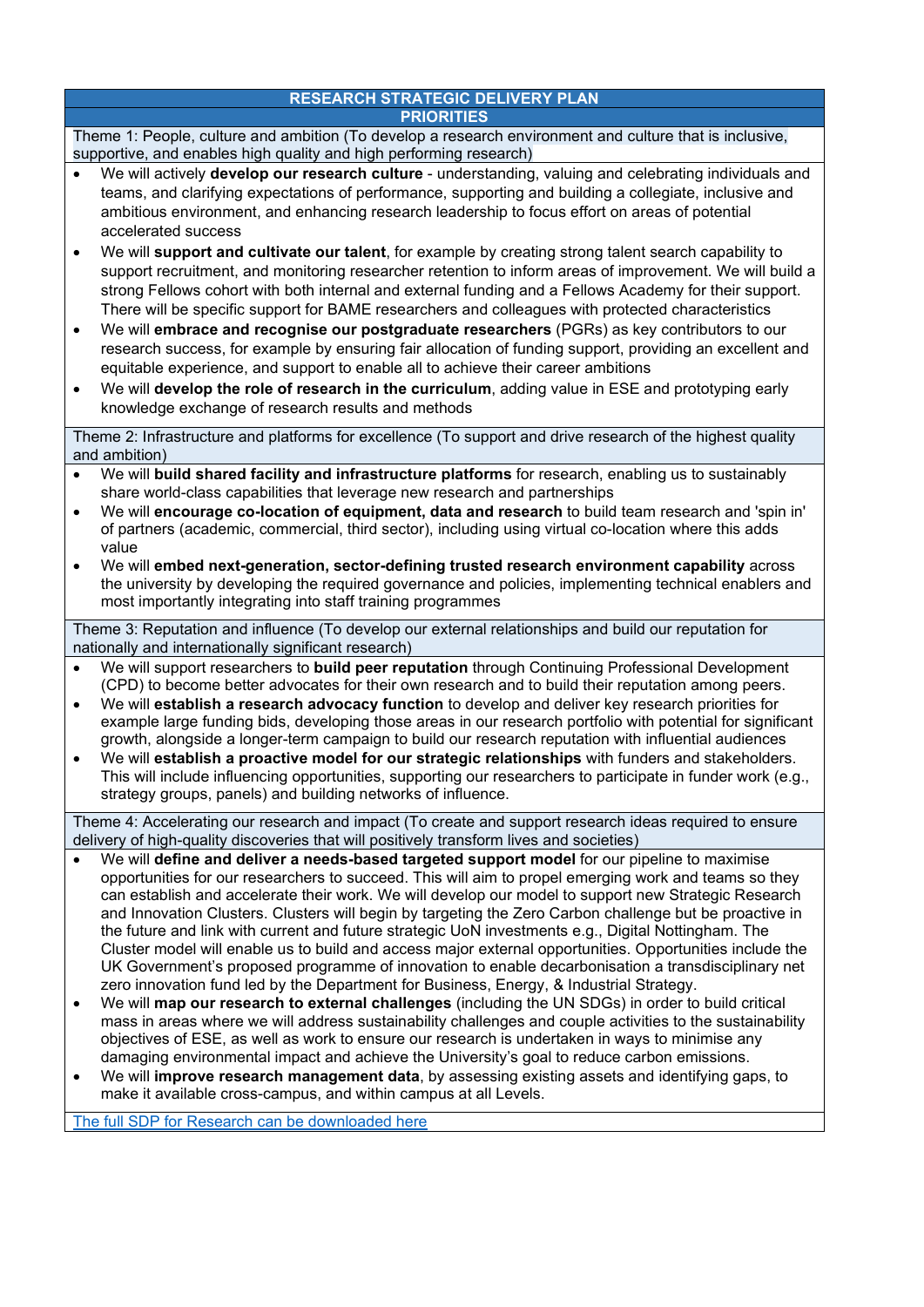# **KNOWLEDGE EXCHANGE STRATEGIC DELIVERY PLAN PRIORITIES**

Priority 1: We will develop our culture and capacity to deliver knowledge exchange

Knowledge exchange is all about people. We will encourage all our staff and students to innovate and collaborate, and to engage with our communities and stakeholders in all sectors. We will strive to provide the conditions needed to help them realise their full potential in solving problems and improving lives.

Priority 2: We will maximise the impact of our innovation and enterprise

Our innovation and enterprise make a tangible contribution to society and the economy. We will aim to increase the population of academics who are IP generative. We will continue to provide support for the protection and commercialisation of Intellectual Property with potential for societal and economic impact, engaging with schools and faculties to ensure that supported projects fit with their strategic focus.

Priority 3: We will support prosperity in our communities

The exchange of ideas, discovery, expertise and skills helps to build more inclusive, equitable and sustainable communities. By harnessing the breadth and depth of our knowledge exchange, we will make an impact on business, communities, the third sector, government and international partners. We will develop flagship programmes in areas of local priority, such as zero carbon, and use innovation as a key driver of economic growth.

Priority 4: We will enhance how we engage with partners

Working in partnership with industry, the public and third sector is at the heart of our University's knowledge exchange activities. Our breadth of expertise can help to tackle major global challenges and emerging research themes. We need to be easier for partners to engage with, and work harder to develop long-term, strategic and mutually beneficial relationships. We will target the creation of joint research centres to address key research issues.

Priority 5: We will deliver meaningful public and policy engagement

We will continue to be leaders in thought, in the exchange of knowledge and ideas to enrich policy making, to inspire people, support communities, transform lives and shape the future. We need to create more partnerships among our world-class university community, policymakers and the public. Through these partnerships, we will tackle together the most compelling challenges locally, nationally and globally. [The full SDP for Knowledge Exchange can be downloaded here](https://www.nottingham.ac.uk/Strategy/documents/KE-Strategic-Delivery-Plan-for-Publication-Final.pdf)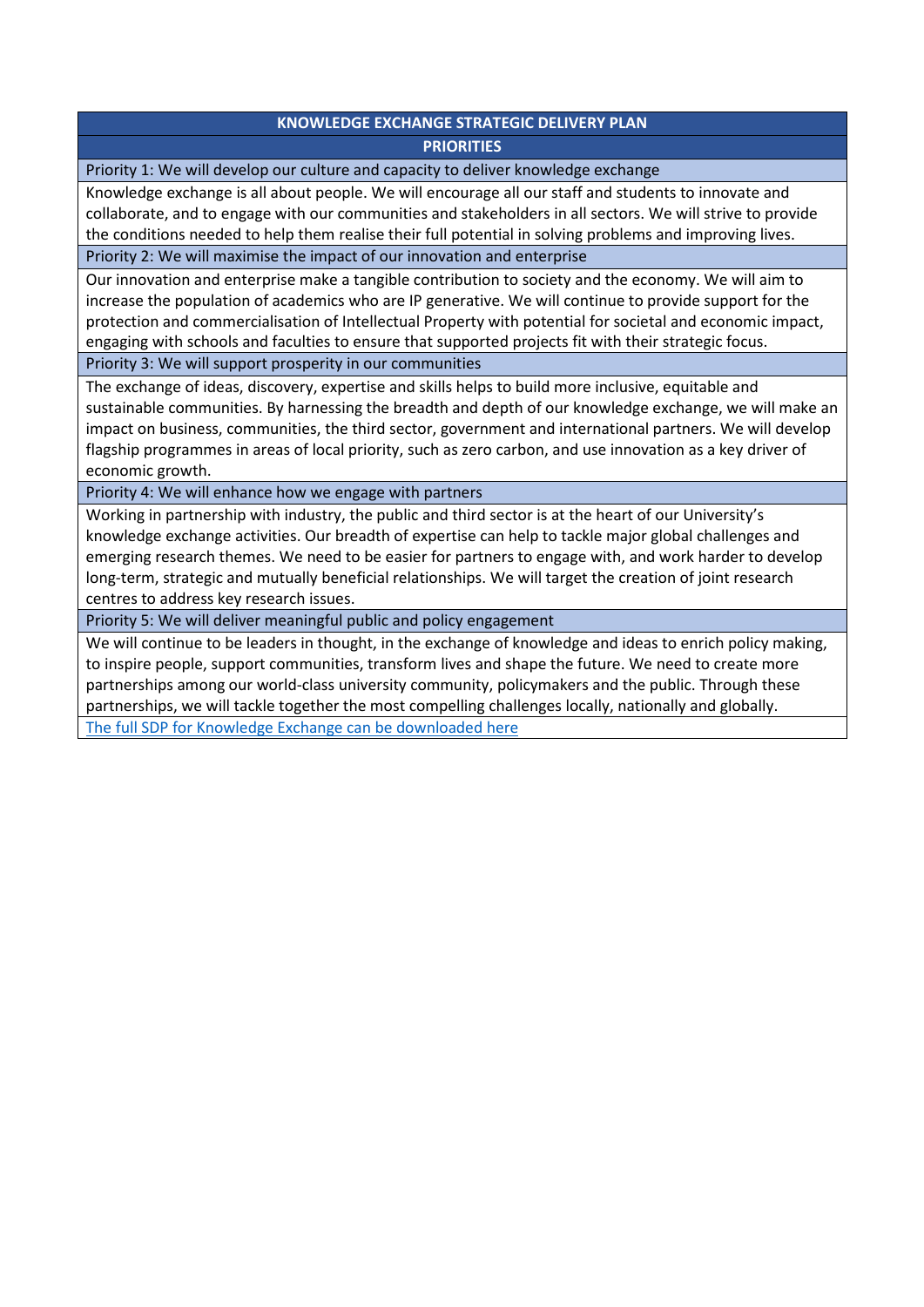# **CIVIC STRATEGIC DELIVERY PLAN PRIORITIES**

Priority 1: Flagship civic initiative, Universities for Nottingham

We will ensure that this overarching partnership with NTU on civic activity continues to thrive; supporting joint strategic planning, encouraging collaboration on civic projects and ensuring that the reputation and positioning benefits we have as a result of our partnership continue to deliver benefits. We will support the delivery and development of future Universities for Nottingham Civic Agreements and initiatives to be delivered in collaboration with our partners.

Priority 2: Digital Nottingham

We will make a major contribution to our local communities and economic recovery from C19 through the establishment of a new centre within the City that combines excellent research, business incubation, skills training and outreach.

Priority 3: Supporting the East Midlands Development Corporation and other regional levelling-up opportunities through our research and innovation

We will explore how our research and innovation strengths can help secure investment in 1) the Uniper Ratcliffe-on-Soar decommissioned coal-fired power station site 2) the HS2 station at Toton and 3) the East Midlands Airport Freeport. We will also prioritise working with regional and local partners to secure a mixture of government and industry funding, horizon scan for new opportunities and provide guidance on prioritisation in line with regional needs set out in local community and economic development plans.

Priority 4: Student Projects for Nottingham

We will encourage and amplify a range of current schemes where our students undertake projects to support local communities, business and organisations. These include programmes in Liberal Arts, Architecture and the Built Environment, Social Sciences, the Nottingham Advantage Award, the Students' Union and many aspects of healthcare training to embed students in the civic agenda.

Priority 5: Supporting local educational opportunity through our widening participation programmes and partnerships with local schools

We will use our extensive widening participation and access programmes, initiatives such as the Nottingham Potential Centres, our School of Education's partnerships with local schools and build our relationships with local further education colleges to improve local educational opportunity.

Priority 6: Supporting local place-marketing, business environment and cultural life

We will convene and provide innovation opportunities to major local corporates via our University of Nottingham Business Partners Network, support local SMEs via our business support programmes and continue to play a leading role in supporting Nottingham's cultural life through our Lakeside Arts Centre, support for the UNESCO City of Literature and the Nottingham Contemporary.

[The full SDP for Civic can be downloaded here](https://www.nottingham.ac.uk/Strategy/documents/Civic-SDP-v1.3-26.5.21.pdf)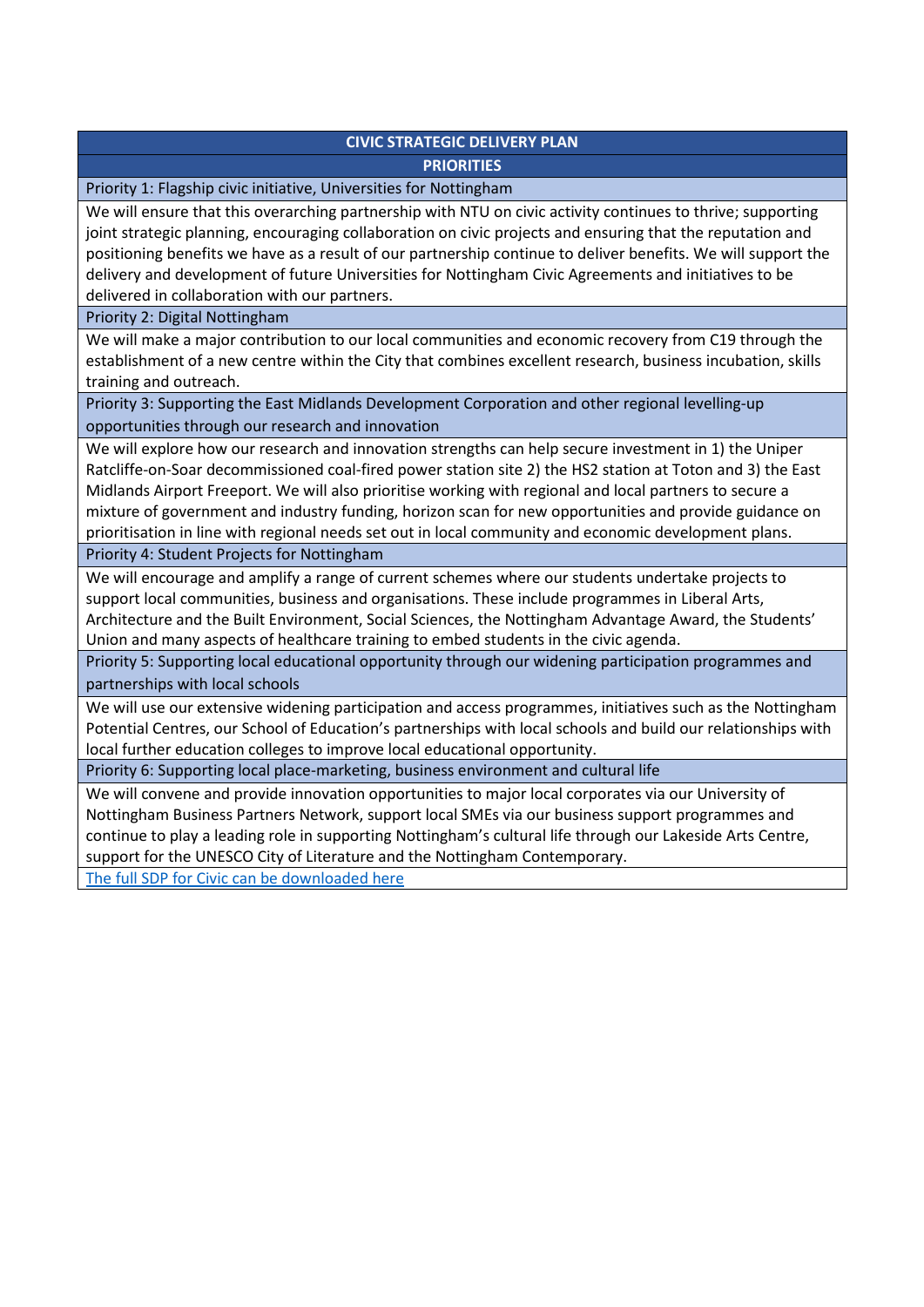# **GLOBAL ENGAGEMENT STRATEGIC DELIVERY PLAN PRIORITIES**

#### Priority 1: International Experience

We will provide an international experience for everyone. We will develop a Nottingham Global Welcome programme to enhance new and existing staff and student welcome initiatives, establish a Nottingham Global Skills Sharing Platform to support collaboration and development across structural and cultural boundaries, and build infrastructure to connect staff and students across each of our global campuses and office locations.

#### Priority 2: International Partnerships

We will deepen our international research and teaching partnerships and develop tri-campus Global Engagement Strategies for targeted priority countries, regions and partnership networks. We will build digital infrastructure to facilitate better data and intelligence sharing, reduce our environmental impact by implementing new virtual mechanisms to undertake initial collaboration discussions with new partners.

#### Priority 3: Global Curricula

We will refine our curricula in light of new global demands. We will develop a new Nottingham Open Online Course (NOOC) module which discusses current geopolitical issues from the perspective of our uniquely global university and support the development of a new Global Citizenship module for inclusion in the Nottingham Advantage Award programme. We will establish regular virtual forums and lead the development of Nottingham Global Classrooms which enable the simultaneous delivery of module material across all three global campuses and beyond.

### Priority 4: International Mobility

We will provide appropriate mobility opportunities for staff and students, removing internal barriers to tricampus mobility and expanding opportunities with strategic partners. We will also develop virtual mobility programmes which bring together students from all our campuses with students from around the world.

#### Priority 5: Campus Culture

We will create an on-campus culture of positive interaction among people from different parts of the world, celebrating our global community through a series of on-campus and virtual festivals. We will build a meaningful civic and cultural exchange programme and curate a suite of materials to articulate and celebrate the Nottingham Global Mindset.

### Priority 6: Global Reputation

We will build our reputation as Britain's foremost global university where ambition, creativity, and a global mindset will enable us to change the world for the better. We will promote a culture of storytelling for sharing international experiences and insights, explore the potential to establish a Nottingham Global Ambassador programme and develop a platform to bring the Nottingham Global Mindset to life for our international partners, staff and students.

[The full SDP for Global Engagement can be downloaded here](https://www.nottingham.ac.uk/Strategy/documents/Global-Engagement-Strategic-Delivery-Plan-vOnline.pdf)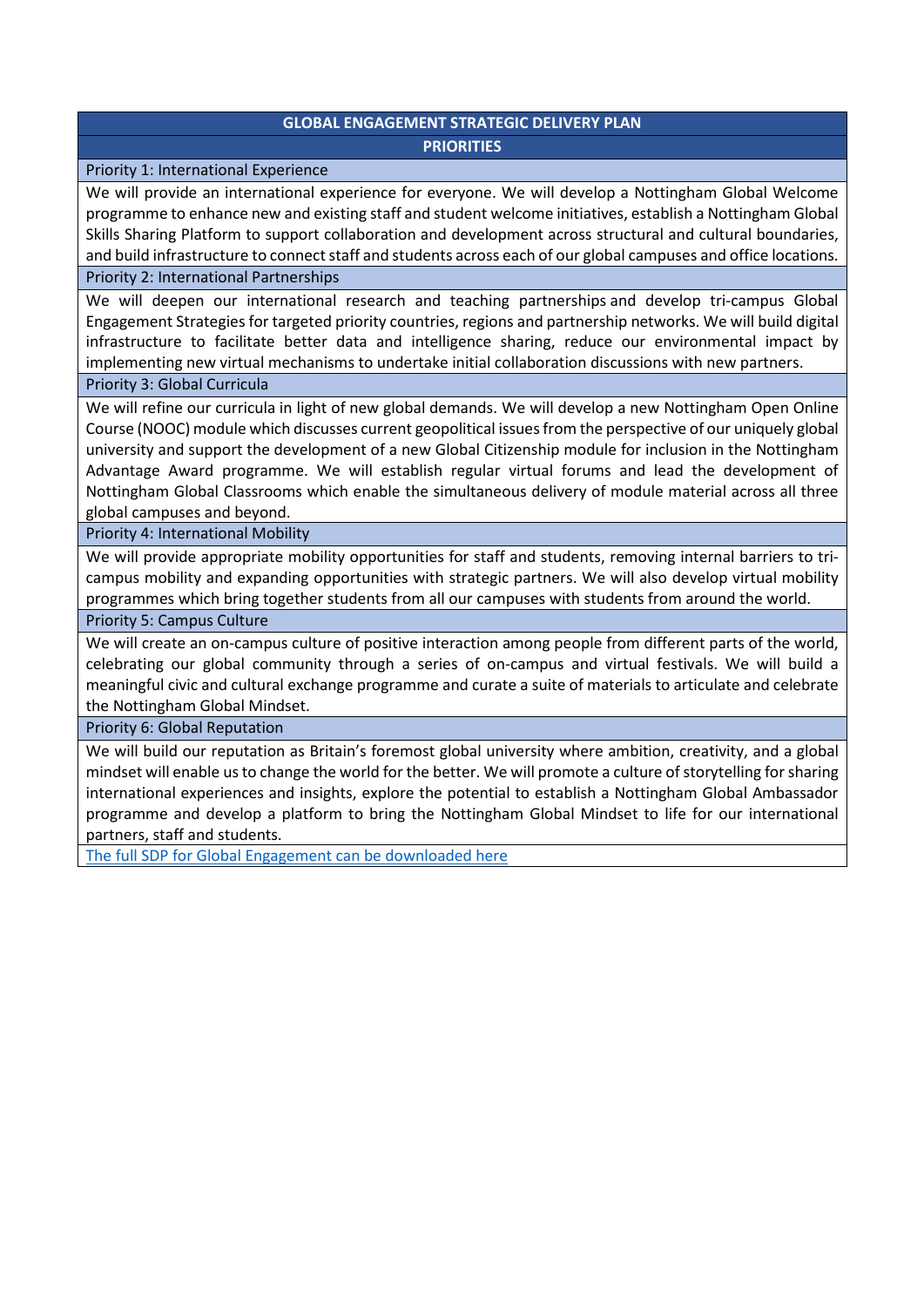# **ENVIRONMENTAL SUSTAINABILITY STRATEGIC DELIVERY PLAN PRIORITIES**

Priority 1: Deliver Science-Based Targets (SBTs) for greenhouse gas emissions from UK campus operations and activity and continue to work towards these

Our ambition is to reduce Scope 1 and 2 emissions by 63% by 2030 and develop clear action plans for the most significant Scope 3 categories. We will develop and implement our second UNUK 10-year Carbon Management Plan and further quantify other emissions which are within our influence but not our direct control. When this work is completed in the UK, the ambition is for UNNC and UNM to set similar Science Based Targets suitable for their locales.

Priority 2: Deliver agreed actions from "Locking in the benefits of lockdown" UEB paper

We will review policies and action plans within Estates, HR, travel, procurement and catering, agreeing adjustments where needed.

Priority 3: Delivering an Environmental Sustainability Engagement Plan

We will launch the UoN Sustainability Communications Campaign and a University wide sustainability engagement app to reward positive environmental behaviours. We will hold a staff consultation on reducing travel and increase the opportunity for conversation about sustainability.

Priority 4: Develop a Sustainability-focussed decision-making framework to support and inform decision making across the University

Building upon existing prioritisation and decision-making tools the tool will enable us to better understand the direct, indirect and associated sustainability impacts (linked to the SDGs) of decisions that we make.

Priority 5: Establish Environmental Sustainability Committees for Education and Student Experience, and Research and Knowledge Exchange

We will establish committees to sponsor and commission University-wide work to embed environmental sustainability across research and the curriculum.

Priority 6: Launch the Biodiversity Action Plan for UK campuses

We will develop policy on enhancing biodiversity, and publish clear biodiversity action plans for each campus, ensuring that they are fully integrated into the landscape management plans of our campuses.

Priority 7: Develop and publish clear action plans for UNNC and UNM to support the Environmental Sustainability strategic delivery plan

Action plans will be developed which are aligned to the priorities of this plan but which reflect local needs and constraints.

[The full SDP for Environmental Sustainability can be downloaded here](https://www.nottingham.ac.uk/strategy/documents/environmental-sustainability-strategic-delivery-plan-2021.pdf)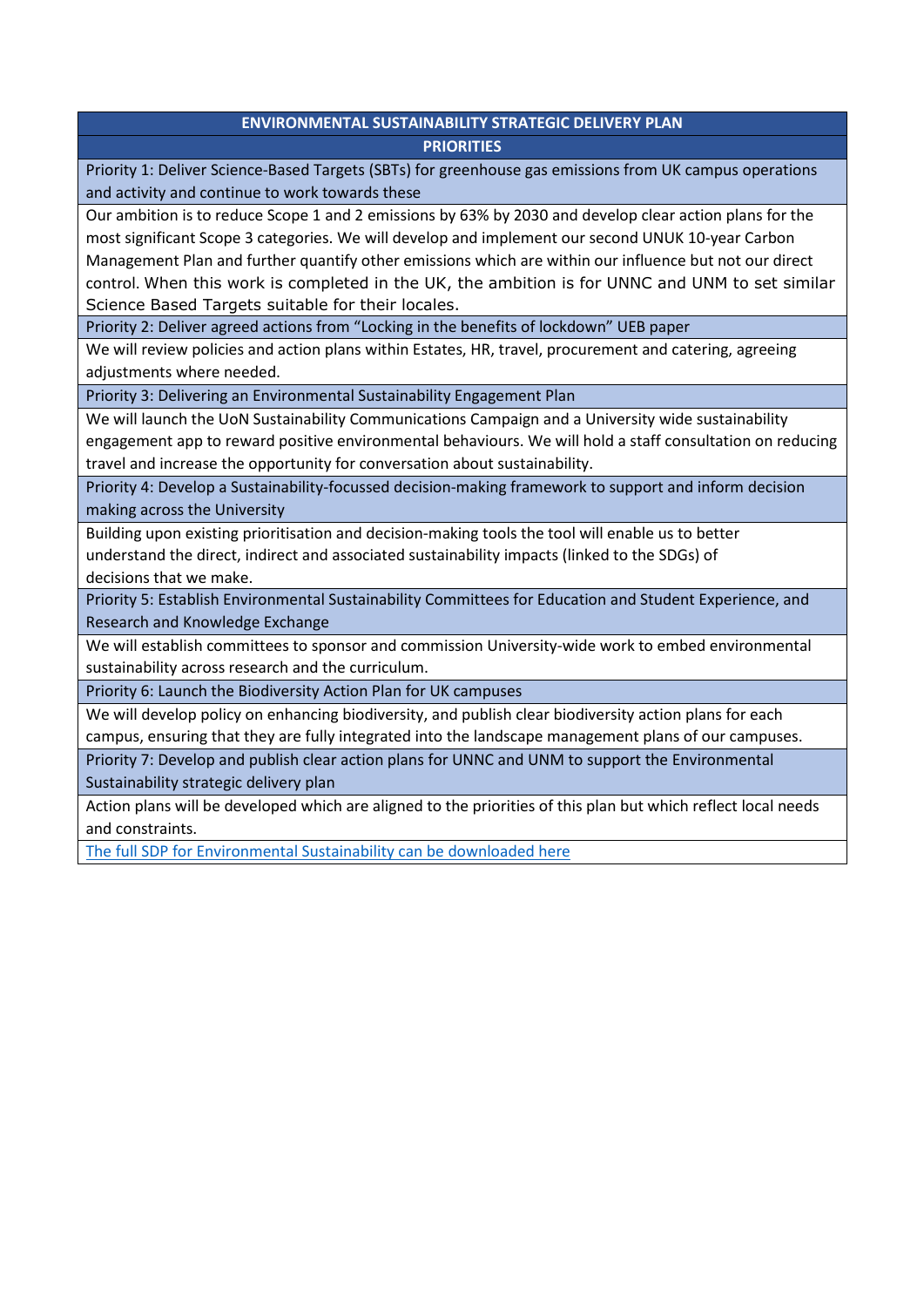# **EQUALITY, DIVERSITY AND INCLUSION STRATEGIC DELIVERY PLAN PRIORITIES**

Priority 1: Demonstrable equality in experience for all of our staff and students

We will work to ensure all staff and students feel safe and that they feel that they have been treated fairly and equitably, creating an environment where we share and listen to stories of EDI experience and are honest and open about things that need improving. We will encourage and expect inclusive and respectful behaviours from all, and empower people to actively intervene where inequality is evident.

Priority 2: Strengthen our diversity and improve inclusion across both student and staff communities

We will be ambitious in encouraging a more diverse population to join our University, working with our region to recruit from a diverse population. We will change our culture to support all staff and students in achieving their very best while studying and working at the University and share challenges and best practice. We will consider policy, governance and cultural developments that will support increased inclusivity and design our buildings, campuses and technologies to be inclusive.

Priority 3: Excellence and ambition in delivery of embedded Equality, Diversity and Inclusion

We will ensure that people have the confidence to constructively challenge, and take positive action to deliver transformation in our University. We will deliver training, education and usable resources to support each other in embedding EDI. We will establish clear guidance for deciding whether action to address an EDI use is needed, conduct empirical research to develop new approaches to EDI and evaluate the success of our interventions.

Priority 4: The University, Nottingham, and our Global Community

We will celebrate and represent the diversity of our students and staff, and recognise staff and students who inspire others in their work to support EDI and shape national and international EDI agendas. We will learn from specialist groups and empower leaders and managers to support staff and students.

[The full SDP for EDI can be downloaded here](https://www.nottingham.ac.uk/edi/documents/strategic-delivery-plan/edi-strategic-delivery-plan.pdf)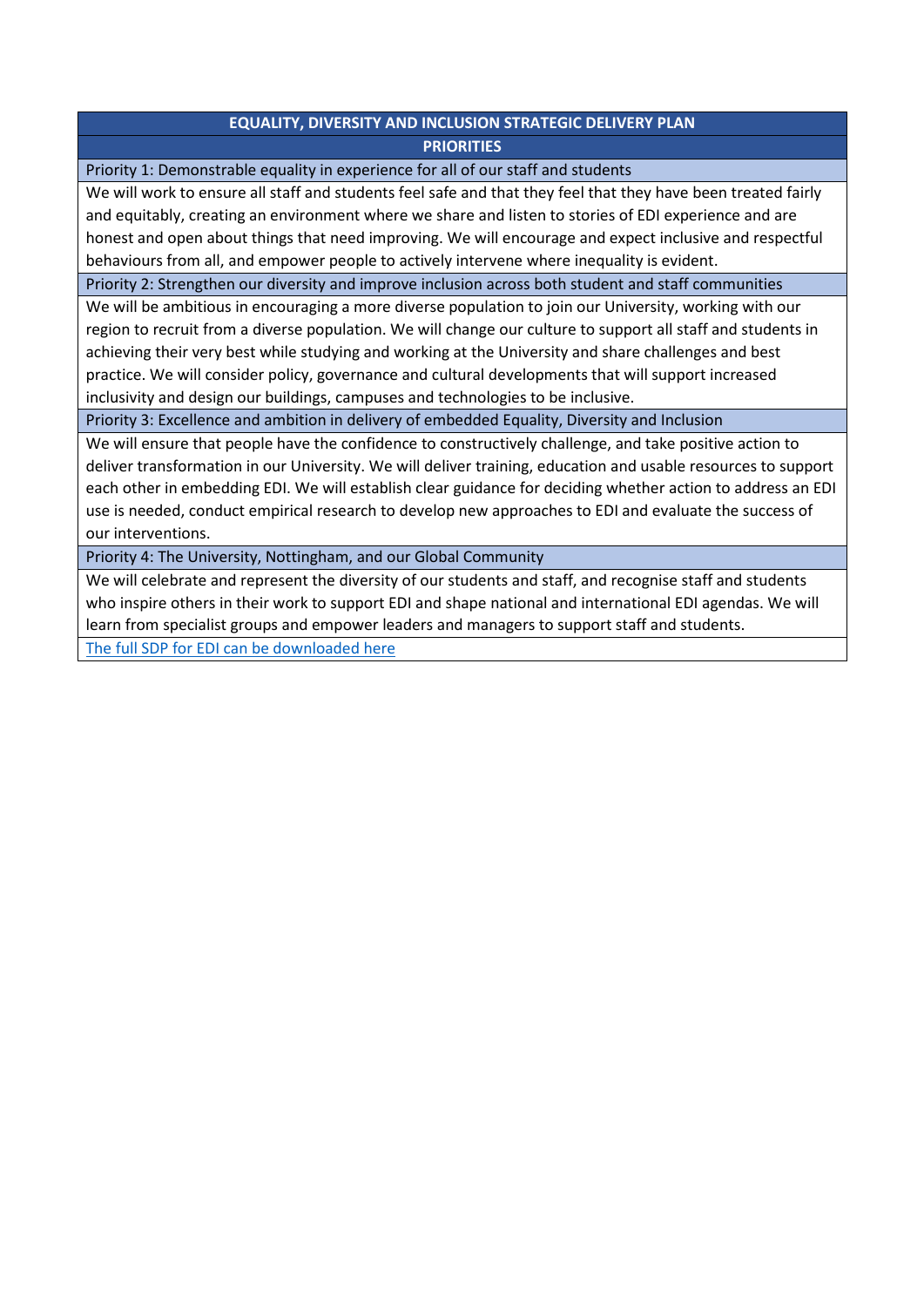## **DIGITAL STRATEGIC DELIVERY PLAN PRIORITIES**

Priority 1: Establish an Education Administration Continuous Improvement Team

We will establish a cross-functional Education Administration Continuous Improvement Team with the necessary range of skills to effectively operate and enhance the Campus Solutions system and associated business processes to improve the performance, efficiency, and effectiveness of the administration services it underpins.

Priority 2: Deliver improvements in digital capability through the Digital Futures Programme

We will deliver improvements in digital capability through the Digital Futures programme including the Digital Core, Digital Engagement and Foundational IT Services refresh projects, regularly ensuring the programmes alignment with University priorities and investment appetite.

Priority 3: Deliver digital solutions enabling new methods of working emerging from the pandemic

We will identify and implement digital solutions to support an inclusive, agile working environment that provides the 'best of both worlds', blending digital and analogue solutions, giving choice for optimum efficiency and effectiveness in where, when and how we work and study.

Priority 4: Co-design a new Digital Development Framework with the University Community

We will collaborate with the university community to co-design a "Digital Development Framework", renewing our vision for a digital exemplar university that embraces digital and technology services to enhance our research and education and improve student and staff experience.

Priority 5: Develop the culture, behaviours, and capabilities necessary for a digitally enabled university

We will increase the 'digital acumen' of the University, improving the institution's ambition and ability to identify and use new and existing technologies and working methods in context to deliver better outcomes for students, research teams, partners, and staff.

[The full SDP for Digital can be downloaded here](https://www.nottingham.ac.uk/Strategy/documents/Digital-Strategic-Delivery-Plan.pdf)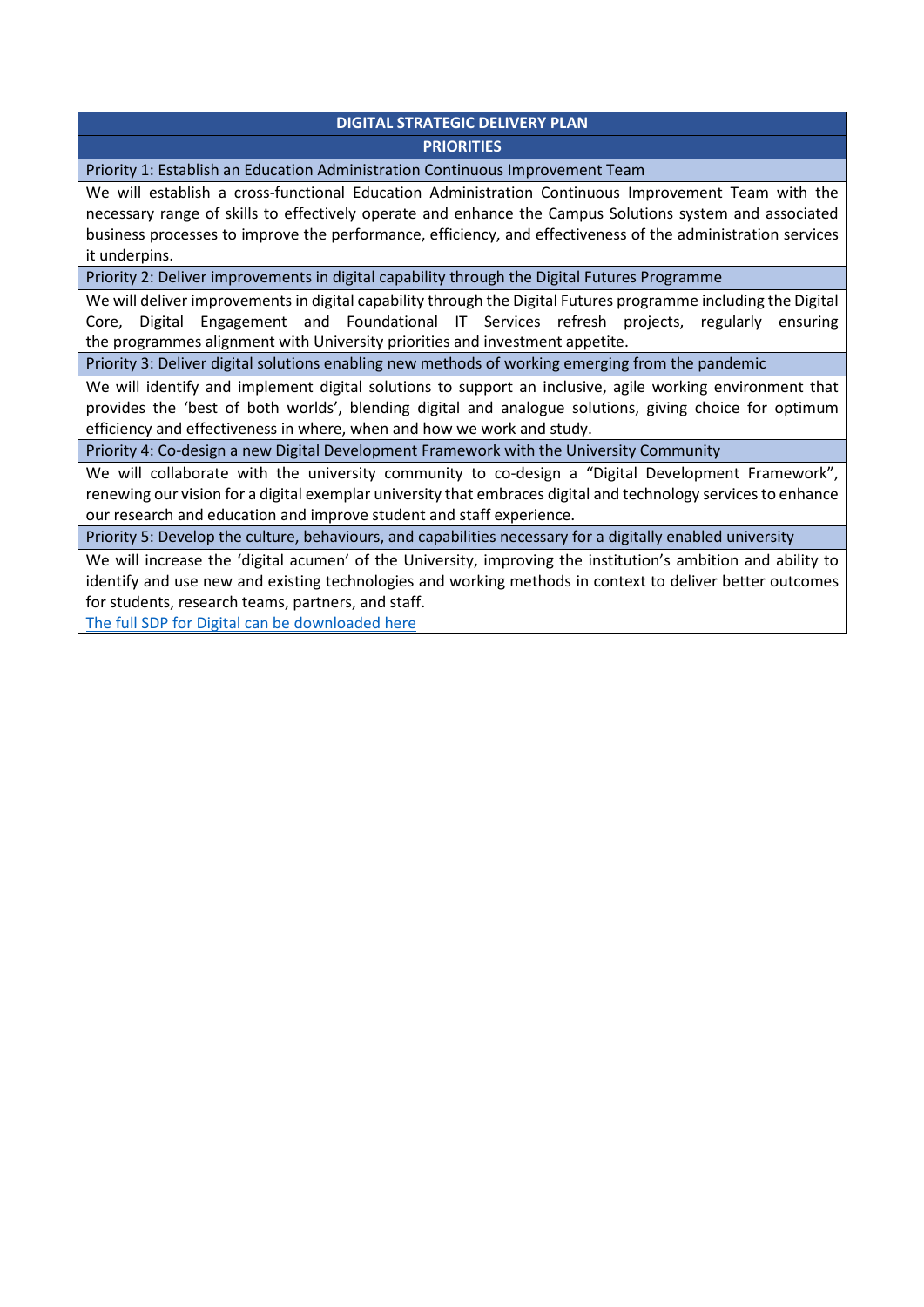# **PEOPLE STRATEGIC DELIVERY PLAN PRIORITIES**

## Priority 1: Transforming how we support staff

We aim to put in place the appropriate resources, systems and tools to enable all within the UoN to be supported to thrive with purpose in their work. We will work towards an environment where leaders and managers are empowered to communicate with and lead their teams in the way that is most appropriate for their setting. We will empower individuals to be able to plan their own work as much as possible within their setting.

# Priority 2: Health, Safety and Wellbeing

Covid-19 has highlighted the importance of embedding consideration for staff health, safety and wellbeing in all that we do. Health, safety and wellbeing is the highest priority across the University and must remain so as we move towards a more proactive health, safety and wellbeing culture. Our staff are the University's most important asset. A happy and supportive work environment is a critical factor in supporting personal wellbeing and in delivering our education and research purpose.

### Priority 3: Culture, Behaviour and Values

The People SDP signals organisational culture change. This requires us to move from focusing on processes and policies to behaviour and values and ensure that all are able to adopt new ways of working. We also want to develop mindsets in support of our University strategy, reflecting the range of focus this represents, and providing clarity around where we expect all of our staff to adopt mindsets and where there are areas, which require specialist roles and expertise. We recognise that this will require support for all to change their ways of working, identifying ways that we can maintain a team and collegiate ethos, but enabling diversity in approaches.

Priority 4: Realising the potential of our staff

As a University, we aim to recruit the very best people. Once people are part of our staff community, our goal is to enable everyone to fulfil their full potential, whether through Continuing Professional Development, providing opportunities to grow and build additional skills, or developing future leaders to enable great education and research outcomes to be achieved.

Priority 5: Engaging with local and global community

The staff of the University of Nottingham are a global community with members drawn from around the world. Their diverse perspectives enrich the education and research that the University delivers as well as our partnerships with local and global communities.

[The full SDP for People can be downloaded here](https://www.nottingham.ac.uk/strategy/documents/strategic-delivery-plan-people-april-2021-004.pdf)